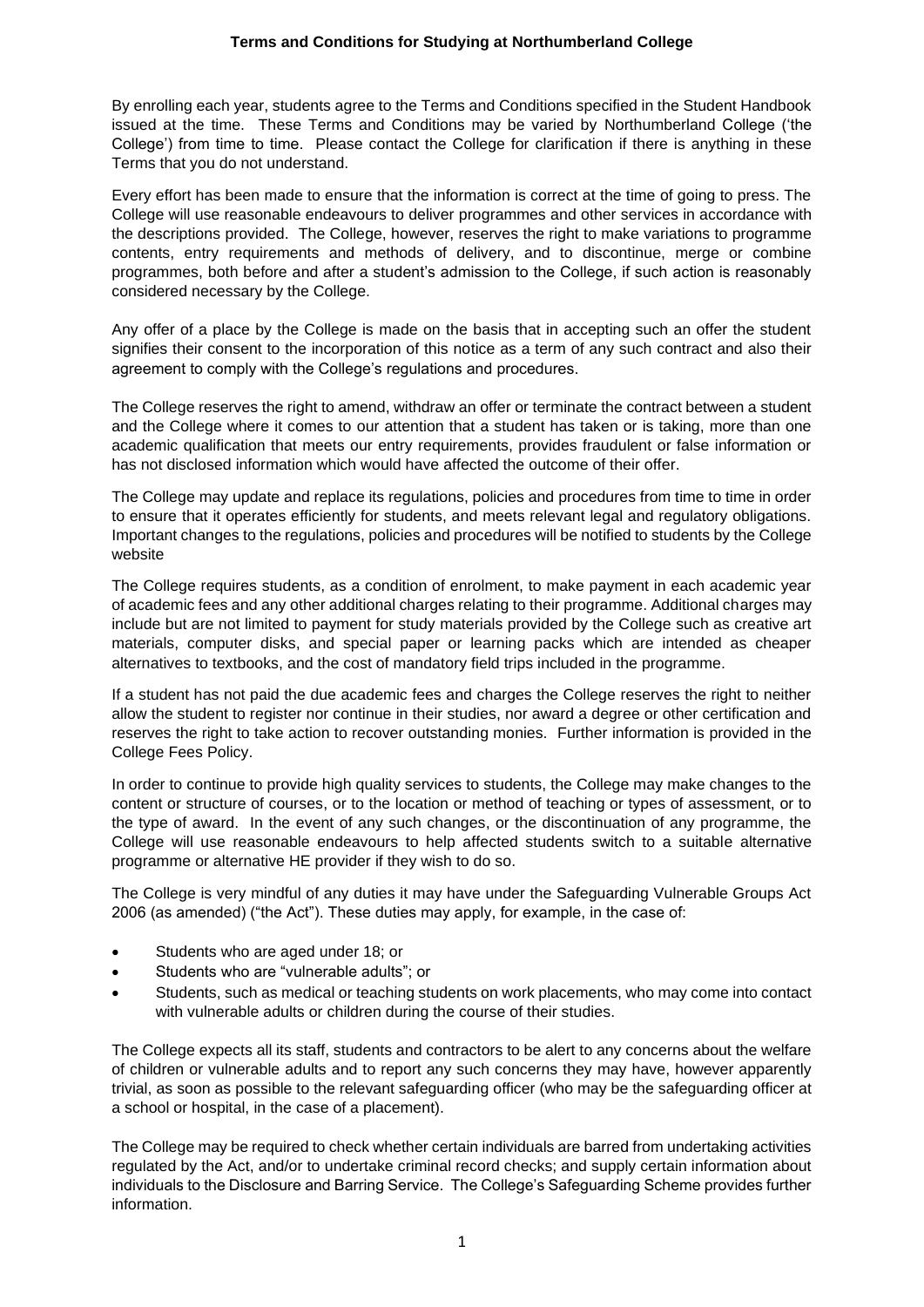Students should be aware that a change in their circumstances whilst studying (e.g. acquiring criminal convictions or certain physical or mental ailments or illnesses) may affect their continued compliance and in such cases should be notified both to the relevant professional body and to the College for clarification. It should be noted that criminal convictions may not necessarily be a bar to study, but should nevertheless be notified to the College.

International students are responsible for complying with the terms of their visa, and with Immigration legislation. International students may be required to provide evidence to the College that they are complying with these terms.

The contract between the student and the College is formed when the student accepts an offer of a place, although in order to commence their programme of study the student may need to satisfy certain conditions or admissions requirements, as notified to them during the admissions process.

A student has the right to cancel their contract with the College for any reason (including if they change your mind) during a fourteen (14) day cancellation period (the "Cancellation Period"), which will start on the day they accept an offer from the College.

To cancel a contract, students must clearly inform the College of their decision to cancel before the Cancellation Period has expired, by informing the College in writing by sending a letter to Higher Education Admissions, Northumberland College, College Road, Ashington NE63 9RG or email to admissions@educationpartnershipne.ac.uk

In addition to the statutory right to cancel, students have a right to withdraw from their course within 14 days after they enrol, however, depending on when they withdraw, they may be liable for a proportion of the fees. Where the College exercises its discretion not to charge a proportion of the fee, the College reserves the right to charge an administration fee for withdrawal during this period.

The College will use all reasonable endeavours to deliver the Course in accordance with the description applied to it course information for the academic year in which you begin your Course. However, the College will be entitled to make reasonable changes to the Course (including to the content and syllabus of the Course where developments in the subject area make that necessary or a relevant regulatory/accrediting body requires changes to be made, or to the location of the Course or the method of delivery of the Course) where that will enable the College to deliver a better quality of educational experience to students enrolled on the Course or in relation to specific modules, where they cease to have academic currency. Further information is provided in the Course Closure and Changes Policy

Nothing in these terms and conditions will limit or exclude the College's liability for death or personal injury arising from our own negligence, or for fraud or fraudulent misrepresentation.

Otherwise, our liability to you with respect to the provision of your course, the cancellation, postponement, or amendment or the course, any negligence, any breach of these terms and conditions, or arising in any other way out of the subject matter of these terms and conditions, is limited to the total amount of tuition fees paid by a student in respect of the Course.

The College will not be deemed to be in breach of these Terms and Conditions, or otherwise liable to its students in any manner whatsoever, for any failure or delay in its ability to provide the educational services due to an event beyond the reasonable control of the College. This includes but is not limited to: strikes, other industrial action, staff illness, severe weather, fire, civil commotion, riot, invasion, terrorist attack or threat of terrorist attack, war (whether declared or not), natural disaster, restrictions imposed by government or public authorities, epidemic or pandemic disease, or failure of public utilities or transport systems.

The College's Data Protection Policy explains what data we might hold about you, how we use it, who we might share it with and the reasons for doing that. Students who are involved in dealing with other peoples' personal data (for example in some research projects, or in the course of a work placement at a hospital) must ensure that they abide by the requirements of data protection law (which contains requirements about security of personal data, and how such data is used and shared). They should seek guidance from their tutor or supervisor where appropriate.

These Terms and Conditions are governed and are to be construed in accordance with English law. The English Courts will have exclusive jurisdiction to deal with any dispute which arises or may arise